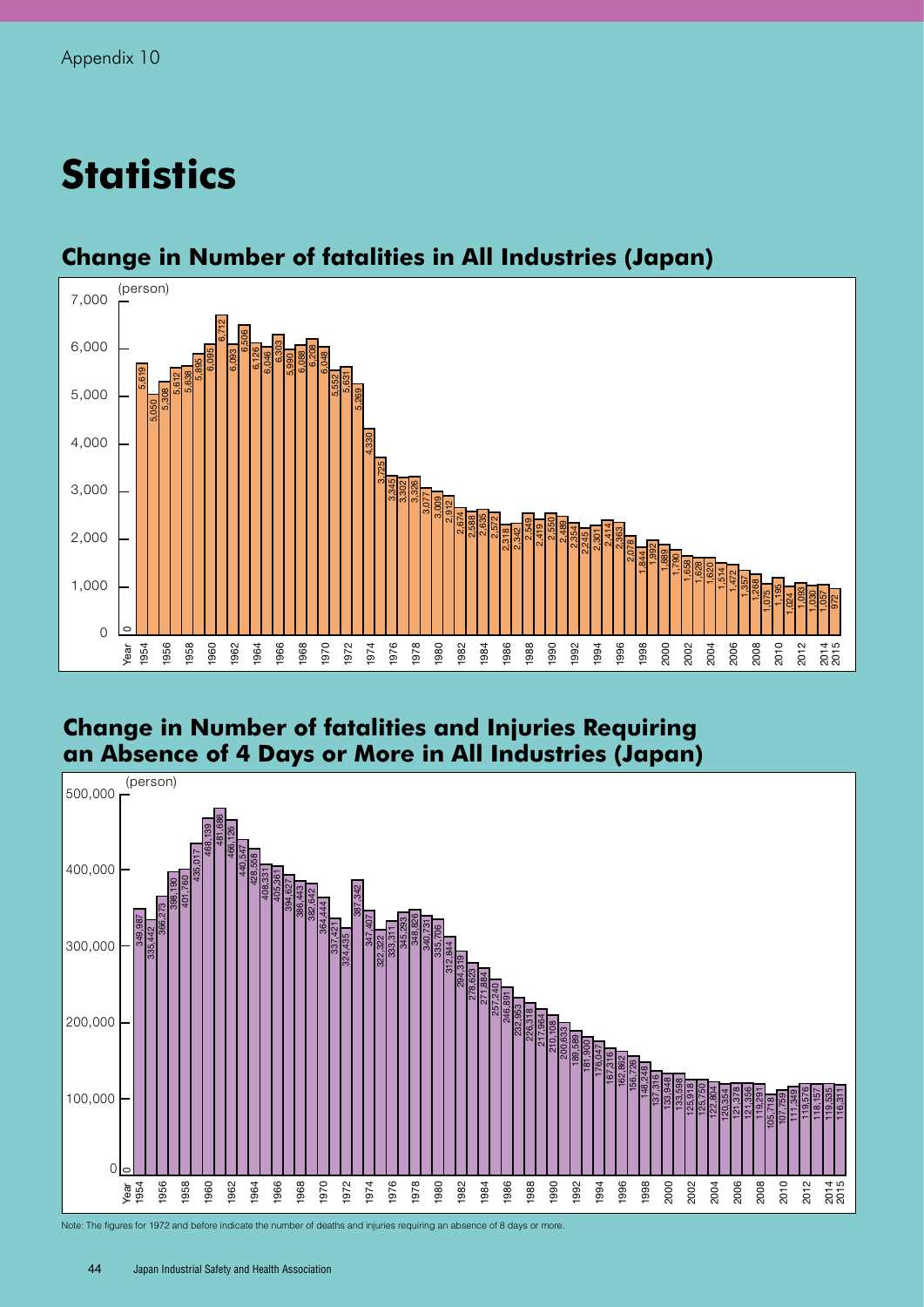|                                |     |         |       |                 |     |     |                  |                 |     |     |      |     |                 |              |      |                 |      |      |                 | 1973 1974 1975 1976 1977 1978 1979 1980 1981 1982 1983 1984 1985 1986 1987 1988 1989 1990 1991  1992 1993 1994 |                |     |
|--------------------------------|-----|---------|-------|-----------------|-----|-----|------------------|-----------------|-----|-----|------|-----|-----------------|--------------|------|-----------------|------|------|-----------------|----------------------------------------------------------------------------------------------------------------|----------------|-----|
| All industries                 | 331 | 2721    | 276 I | 275             | 246 | 261 | 210              | 186             | 204 | 174 | 210l | 184 | 141             | 146          | 165  | 188 I           | 182  | 1851 | 196             | 166                                                                                                            | 183            | 195 |
| <b>Construction</b>            |     | 159     | 1231  | 1251            | 116 | 160 | 103 <sub>l</sub> | 911             | 95  | 82  | 1061 | 88  | 68 I            | 67           | 70 l | 85              | 86 I | 85   | 88              | 74                                                                                                             | 81             | 80  |
| Manufacturing                  | 831 | 69      | 94    | 95 <sub>1</sub> | 60  | 51  | 54               | 49              | 52  | 51  | 46   | 41  | 32 <sub>l</sub> | 35           | 45   | 52 <sub>l</sub> | 431  | 44   | 51              | 33 <sub>1</sub>                                                                                                | $\overline{4}$ | 52  |
| Transport and freight handling | 22  | $\circ$ | 12    | 6               | 20  | 81  |                  |                 | 161 | 4   |      | 81  |                 | <sup>6</sup> |      | 16 <sup>1</sup> | 81   | 15   | $\overline{14}$ |                                                                                                                | 23             | 15  |
| Others                         | 49  | 35      | 47    | 49              | 50  | 42  | 46               | 39 <sub>1</sub> | 41  | 27  | 51   | 47  | 30 l            | 38           | 41   | 35 <sub>1</sub> | 45   | 41   | 43              | 52 <sub>1</sub>                                                                                                | 38 I           | 48  |

# **Change in Serious Industrial Accidents by Industry (Japan)**

|                                |                 |       |     |     |                 |                 |     |                 |      |                 |       |       |                  |                 |     | 1995 1996 1997 1998 1999 2000 2001 2002 2003 2004 2005 2006 2007 2008 2009 2010 2011 2012 2013 2014 2015 |       |     |     |                 |     |
|--------------------------------|-----------------|-------|-----|-----|-----------------|-----------------|-----|-----------------|------|-----------------|-------|-------|------------------|-----------------|-----|----------------------------------------------------------------------------------------------------------|-------|-----|-----|-----------------|-----|
| <b>All industries</b>          | 228             | 218 I | 227 | 201 | 214             | 230             | 225 | 231             | 2491 | 274             | 265 l | 318 l | 2931             | 281             | 228 | 245 l                                                                                                    | 255 l | 284 | 244 | 292             | 278 |
| Construction                   | 97              | 94    | 83  | 95  | 79              | 85 <sub>1</sub> | 88  | 821             | 881  | 89 <sub>1</sub> | 931   | 120   | 104 <sub>1</sub> | 93              | 75  | 87                                                                                                       | 105   | 95  | 93  | 130             | 111 |
| <b>Manufacturing</b>           | 45              | 46    | 66  | 45  | 44              | 56              | 54  | 45 <sub>1</sub> | 38 I | 64              | 56    | 62    | 61               | 58              | 55  | 49                                                                                                       | 49    | 45  | 34  | 59              | 50  |
| Transport and freight handling | 20 <sub>1</sub> | 15    | 181 | 24  | 28 <sub>1</sub> | 27              | 28  | 27              | 331  | 34              | 37    | 32    | 33               | 13 <sub>1</sub> | 21  | 24                                                                                                       | 27    | 24. | 21  | 19 <sub>1</sub> | 18  |
| Others                         | 66              | 63    | 60  | 37  | 63              | 62              | 55  | 77.             | 901  | 87              | 79    | 104   | 95               |                 |     | 85                                                                                                       | 1101  | 84  | 96  | 84              | 99  |

(person)



Note: "Serious industrial accident" signifies an accident resulting in 3 more deaths and/or injuries at a time.